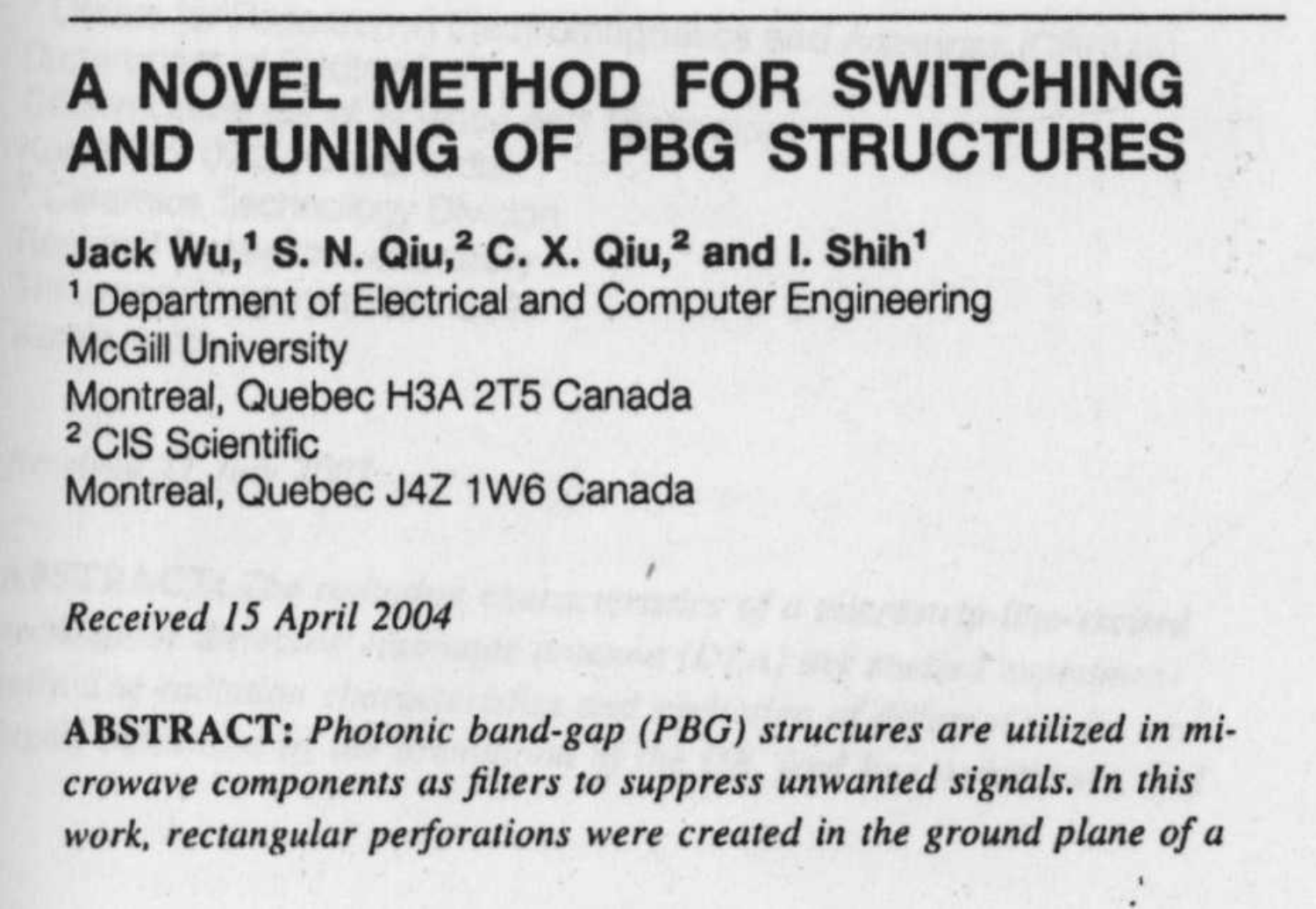*microstrip line* **to construct a** *PBG structure. A gold-coated alumina substrate was utilized* **to** *switch* **or tune** *the bandstop characteristics of this structure.* **It was** *demonstrated* **that** *the bandstop characteristics were switched off from - 35 to -1 dB at 16 GHz.* **Tuning** *of the bandstop edge with* a shift of 1.5 GHz *was* **also shown**. **0 2004 Wiley Periodicals, Inc. Microwave Opt Technol Lett 43** : **334-337, 2004;** Published online in Wiley InterScience (www.interscience.wiley.com). DOI 10. l 002/**mop.20462**

**Key words**: photonic band-gap (PBG); bandstop; microstrip; piezoelectric actuator; **alumina substrate**

# **1. INTRODUCTION**

The term "photonic **band**-**gap" (PBG**) **was initially** used in the optical regime **when a** strong reflection **in a certain** range of frequency was observed. Such a reflection is caused by periodic changes of dielectric layers with different index of refractions. Since the propagation of light is prohibited in such a frequency range, it is referred to as the "band- **gap" [1-3]** . This remarkable property has inspired several researchers to put their efforts into the development of PBG structures in microwave and millimeterwave components [4].

Interest has been paid to microwave PBG structures because of their extraordinary features, for example, prohibiting electromagnetic waves to travel in frequencies within the PBG. In addition, the PBG structure is an attractive design because it can be integrated with microstrip transmission lines, not only to provide better performance, but also to reduce size and cost of the microwave and millimeter-wave components [5-8].

A good PBG design requires a large attenuation, controllable bandstop width, and a desirable central bandstop frequency. It has been reported that the bandstop characteristics are strongly correlated to the dimensions **and arrangement** of the lattice perforation patterns [9-12]. Also, **it has been** found that the lower edge of the bandstop has a strong dependency on the width of the perforation (d) and it shifts consistently towards lower frequencies as the width to period distance ratio *(dia)* is increased, as shown in Figure 1 [9].

In addition, the electromagnetic **fields are** found to localize atound the microstrip **line since the** bandstop performance is best when located at the center of the perforations [13]. However, it should be noted **that the** bandstop effect can **still exist** when the center of the microstrip line **is not aligned** to the center of the perforations. Therefore, **by utilizing these** properties, switching **and tuning** of the **bandstop characteristics can be achieved** by using **a rectangular** conductor **and a piezoelectric actuator**. The design setup of planar PBG structures employed in switching and tuning is first described, and then the simulation and measurement results are presented and compared.



Figure 1 A planar PBG structure with the dimensions of lattice pattern and perforations shown